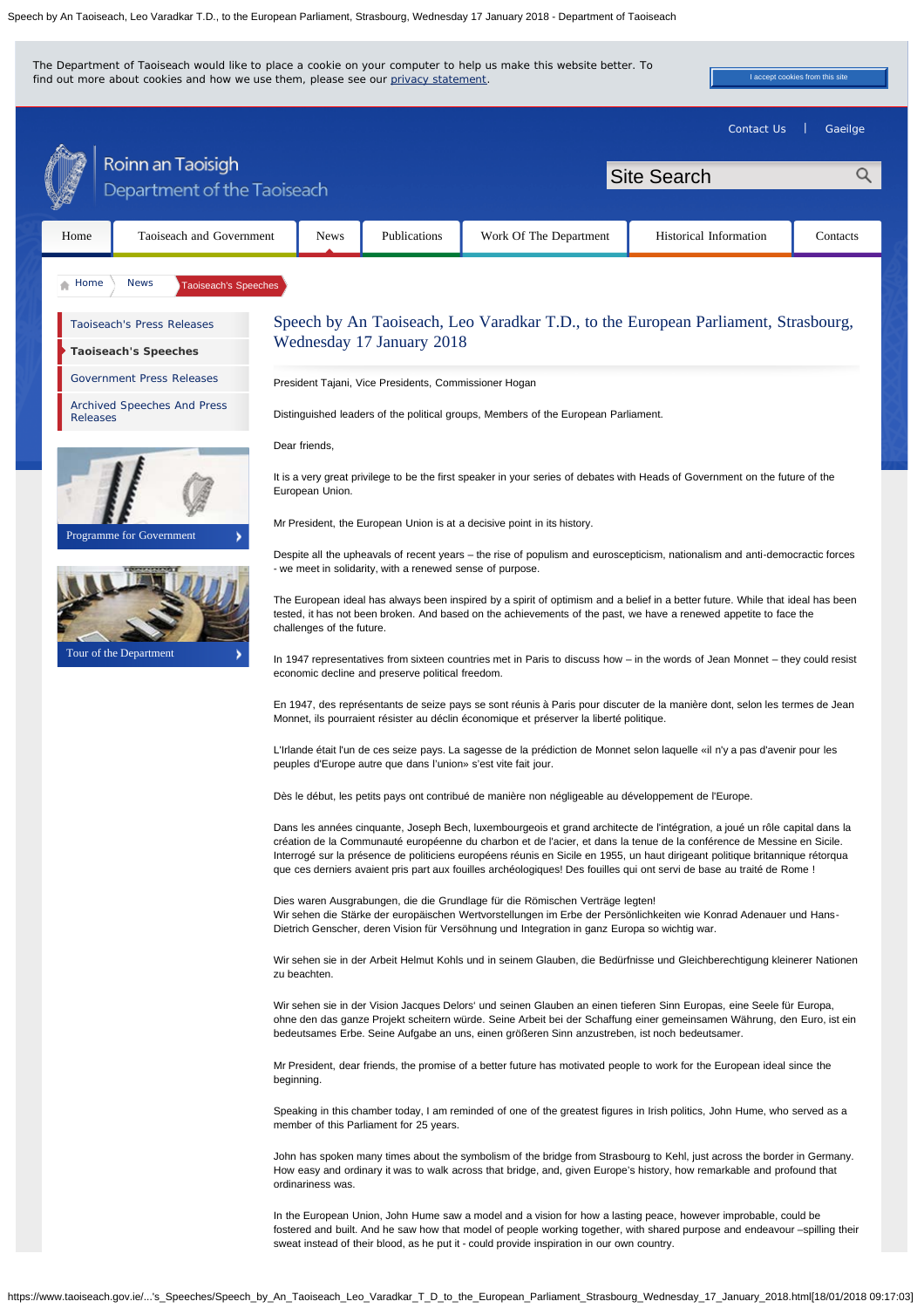Today, a peace bridge crossing the River Foyle brings together the divided communities in John's native city of Derry, in Northern Ireland, a bridge that the European Union helped to build.

Dear friends, it is hard to imagine the Good Friday Agreement being made without our shared membership of the European Union and the single market.

In Ireland we are now having to contemplate our future without the foundation that underpinned it.

That is why the Irish Government has been so determined to protect the Good Friday Agreement, in all its parts, and in all that flows from it.

It is why we have insisted that there can be no return to a hard border on our island, no new barriers to the movement of people or to trade.

And it is why we are so deeply grateful for the remarkable solidarity and support we have received from Member States.

It is everything we hoped for and more. And it is proof positive of why small countries benefit so much from membership of the EU.

The Irish people are profoundly grateful for the unswerving support of this Parliament. In particular, I want to thank your President, Antonio Tajani; your Brexit coordinator, Guy Verhofstadt; the leader of the EPP, Manfred Weber, the head of my own political family in Europe; and all the other political groups who have been so supportive.

The solidarity of the Parliament has been matched by the Commission and the Council.

Special thanks are due to President Juncker; to the Commission lead negotiator, Michel Barnier; and to European Council President, Donald Tusk.

The EU has consistently recognised the unique position of Northern Ireland, and the unique situation in which it has been put by the decision of the UK to leave the EU.

The majority of people in Northern Ireland voted to remain in the EU; the majority of its representatives elected to the Northern Ireland assembly want to remain in the Customs Union and the Single Market; and it is likely that the majority of people living in Northern Ireland will remain European citizens after Brexit, because of their unique status as dual Irish/British citizens under the Good Friday Agreement.

The breakthrough achieved before Christmas means that the United Kingdom has guaranteed that, whatever its future relationship with the European Union, a hard border on the island of Ireland will be avoided. The Common Travel Area and its associated rights will be maintained.

As the negotiations move forward, we will continue to rely on your support and solidarity as we work to ensure that what has been promised in theory is delivered in practice. There can be no backsliding.

So, it is important that these commitments in the legal text of the Withdrawal Agreement, and firmly embedded in the UK's future relationship with the EU, whatever shape that ultimately takes.

For my part, I hope that it will be as close and deep as possible and consistent with the need for the Union to protect our internal market and the Customs Union.

Mr President, I was born European, and am part of a new generation of political leaders born after our countries joined the Union. We treasure what has been achieved and share the vision of the founders for further integration and co-operation. While I have always lived with the benefits of European membership, I have never taken them for granted.

I value what has been hard-won, and what past generations have sacrificed for us. The vision that delivered peace in Europe, opened the door to peace in my country.

The values of solidarity, partnership, cooperation, which are central to the European project, have brought Ireland from a position of being one of the least developed Member States when we joined, to one of the most prosperous today.

For us, Europe enabled our transformation from being a country on the periphery, to an island at the centre of the world, at the heart of the common European home that we helped to build.

The promise of Europe unlocked the potential of Ireland. It allowed us to take our place among the nations of the World

So, along with other member states who have benefitted so much from the EU, we have a particular responsibility now to lead on the future of Europe debate. We have much to offer and much to give - and I believe firmly in that responsibility and relish the opportunity.

So we should approach the debate on the future of Europe with a positive attitude - talking about what we want to achieve more than what we want to block or resist.

Many of the policy challenges we face are increasingly global. They cannot be met by nation states acting alone.

Issues such as mass migration, climate change, cyber-security, trade, and the regulation of medicines and major corporations, cannot be solved by twenty-eight countries coming up with twenty-eight different solutions.

In unity there is security, in cooperation there is strength. As we say in the Irish language – 'Ní neart go cur le chéile!'

So we should welcome those who aspire to - and who are ready to take on - the responsibilities and obligations of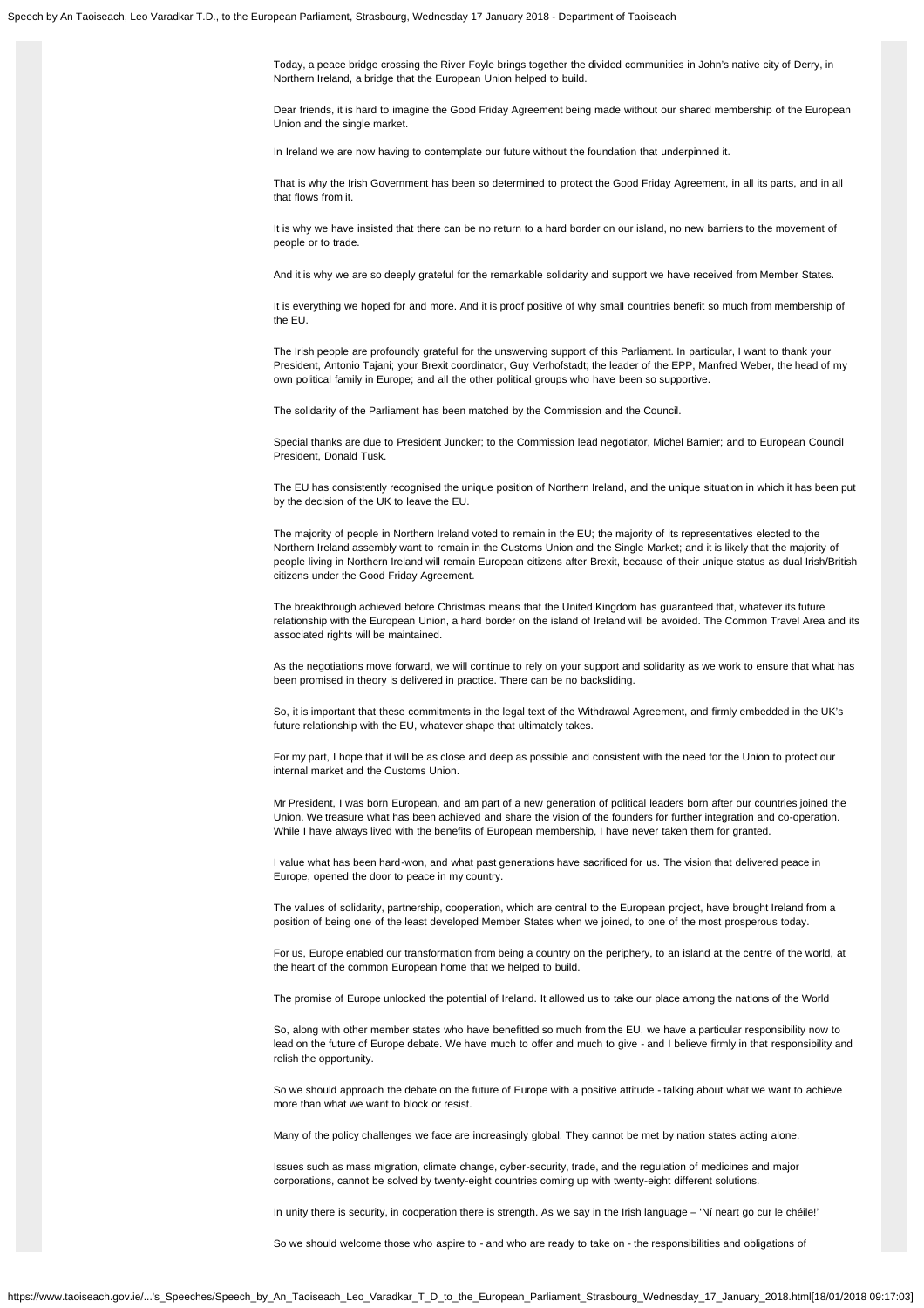Speech by An Taoiseach, Leo Varadkar T.D., to the European Parliament, Strasbourg, Wednesday 17 January 2018 - Department of Taoiseach

#### membership.

The prospect of membership of the Union can be a powerful motivator for those seeking to build peace, freedom, prosperity and democracy in the Western Balkans. These countries should be given a pathway to membership.

Mr. President, I believe that in the Europe of the future all member states will be small states even if they do not all realise that yet. You only need to look at the list of the top sixty cities in the world in terms of population. Only one is in the EU, and it is currently getting ready to leave. In terms of population there is only one country in Europe in the top twenty in the world, and its population is falling.

I know that population does not equate to economic or military strength but there can be no doubt that these are also shifting east and south globally.

So, we're going to need to stick together if we are to protect what we have and export our values and world view.

A Europe worth building is a Europe worth defending. With the launch of PESCO in December, which Ireland was pleased to join, we are coming together to deal with new threats in an inclusive way.

The threats we face in the 21st century include cyber terrorism, cyber attacks, international terrorism, uncontrolled mass migration, natural disasters, and drug and human trafficking. We want to be involved in European actions against all of these.

Ireland also has a proud history of military neutrality, participation in UN Peacekeeping Operations, EU Common Security Defence Policy Operations and non-membership of NATO. So, we will participate in PESCO in ways consistent with those traditions.

Mr. President,

The Europe of the future, I believe, must:

1st. Continue to do well what it currently does well.

2nd. Focus on the big new challenges facing Europe and its citizens.

3rd. Where appropriate, devolve some powers back to member states, municipalities and regions.

4th. Engage citizens more and engage in more direct democracy.

In recent years Ireland has moved from being a net beneficiary of the EU Budget to a net contributor. Nonetheless, we are open to contributing more, but only if it is spent on things that contribute to the advancement of the European ideal.

For example, structural funds for Central and Eastern Europe to enable them to unlock their economic potential.

The EU should continue to fund well programmes and policies that work like the Common Agricultural Policy, and provide funding for research, innovation, Erasmus, Interreg, the EIB among others.

Budgets for these should be protected.

Europe can do new things. And for new programmes, we should use new money.

Ireland is a founder member of the euro, and a founder member of the Single Market. We were among the first to open our labour market to Europeans from Central and Eastern Europe.

We now call for the completion of the Single Market and the digital Single Market and above all a Single Market serves the interests of all our citizens and not just corporations.

I commend the parliament on its work making lives better for citizens by removing roaming charges within the EU. It helps bring people together. Likewise, I commend the way you have championed air passenger rights and your plans for Interrail.

Now is the time to fulfil the promise of the single market in other areas. For example, insurance, mortgages and loans, so that people can get cheaper loans from European lenders and insurers if needs be. I ask the Parliament to work on this in the period ahead.

I also believe that we should work more closely on the cost of medicines. This could save billions for taxpayers, freeing up funding to ensure that modern medicines are available to patients at the same time in every country. Let's pool the buying power of 450m people to do so.

I believe in more free trade agreements with third countries, and in completing monetary union.

I believe in a banking union to protect citizens' savings on a pan-European basis and reduce the exposure of individual member states.

And I think that a capital markets union would provide the building blocks for an integrated capital market across Europe.

In terms of improving democracy within the EU, I support a Europe-wide list for the European Parliament. Let's get people in cafes in Naples and restaurants in Galway talking about the same election choices.

Let's make permanent the Spitzenkandidat system, and democratise choosing candidates for other leading positions within the EU.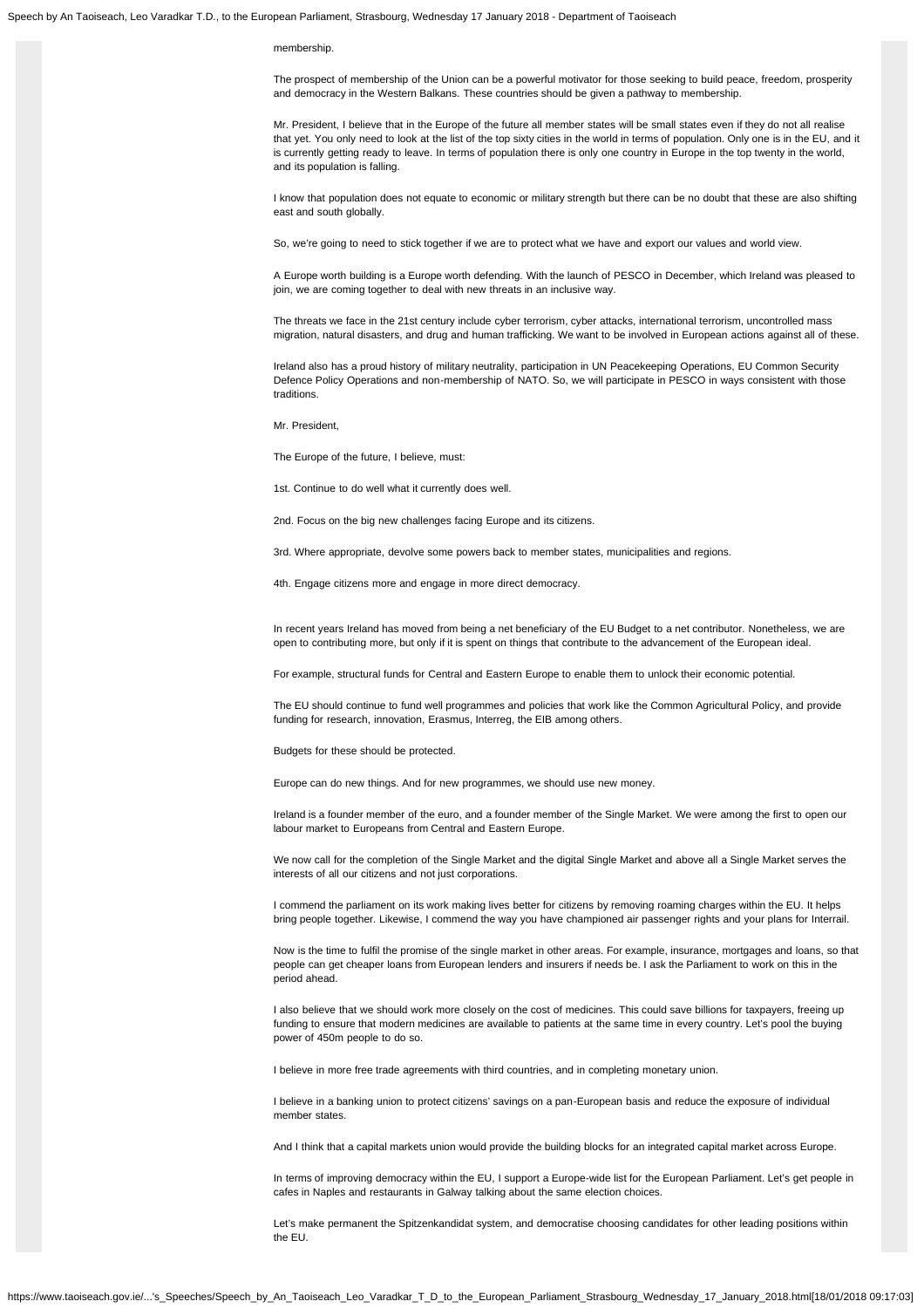Let's establish a common asylum policy and system, to replace the current system which just isn't working. Too few countries have shouldered the responsibility of providing refugees with a fresh start in Europe. We can all do more and we must.

Let's put fire back into the engine of our social Europe by following through on the proclamation we issued in Gothenburg last year on jobs, employment rights, pensions and other things.

Whatever the future holds, Europe needs to be competitive economically. One of the ways to ensure this is by having competition among member states. This is particularly important for peripheral and less developed countries whose domestic markets are small and need inward investment.

My strong view is that national taxes that fund national budgets should be determined by national parliaments and governments.

Equally strong is my view that corporations should pay their fair share of tax. We cannot tolerate a situation where large companies can avoid paying any taxes anywhere.

That's as true for American tech companies as it is for European car manufacturers, or for international aerospace and defence companies.

Ireland has already taken steps to close loopholes in our tax laws. And we will do more. We strongly believe this should be done on an international basis through the OECD. Europe should not give advantages to our competitors by acting unilaterally.

Mr President, as a community, we must continue to look outwards - offering leadership and partnership, especially when it comes to Africa.

I believe Europe can show much greater leadership on Africa. I support the idea of an EU 'Marshall Plan' for Africa.

We have already witnessed the terrible impact that chaos in Syria and Libya has had on people in those countries and on Europe. They are both small countries. Imagine what would happen if similar events were to unfold in Egypt or Nigeria. The consequences are too awful to contemplate for them and for us.

By contrast, look east to Asia, the successful development of those countries has transformed them from countries to which we gave aid, to countries with which we trade. In the 21st century, Africa must succeed. It's in our interest and in theirs. So let's make it part of our mission.

I also support the Subsidiarity and Proportionality Taskforce. It is interesting that, on many matters, US states and Canadian provinces, even counties and municipalities, have greater autonomy and greater variation among them than EU member states currently have. Do we have the balance right? And does everything have to be harmonised and standardised?

Mr President, in making these decisions, it is vital that our citizens are engaged.

In Ireland we have launched a national debate, a citizens' dialogue on Europe. Our starting point is to focus on the hopes and dreams of our citizens.

Led by our Minister for Europe, we are undertaking a series of regional meetings and other initiatives across the country between now and Europe Day on 9 May.

I strongly encourage other countries to do the same.

Mr. President, it has been a great honour to be the first EU Head of State or Government to address the European Parliament on the hugely important subject of the Future of Europe. All of you - across all political groupings - have enormous political experience, insight and knowledge. There is a mass of wisdom, and also imagination in this Parliament and it is the perfect place to debate our future as we move forward.

I know that, under the guidance of President Tajani, you have already started to discuss the issues in a thoughtful and productive manner. Even before the Commission's White Paper, you adopted three Resolutions on our future. I hope that this first debate in the series - and the others to follow - will be lively and spontaneous, and I look forward to engaging with you during the course of the session.

The EU has always offered the promise of a better future. It is not a future that will be handed to us. We must work to create it.

We can achieve a more perfect union. We can speak to Europe's soul.

### Conclusion

European values - peace, friendship, freedom, justice, opportunity, cooperation - are the values that we are committed to advancing in Ireland, on the island of Ireland, within our European family, and in our relations with the wider world.

Europe has been a great success. And we owe its achievements – peace, individual rights, equality before the law, prosperity – to that political creativity and the friendship we have built together.

Europe is the outcome of one of the greatest acts of political creativity in all of human history.

The same creativity and vision should drive our work today.

The European ideal took flight in the second part of the twentieth century when people imagined a world that was joined